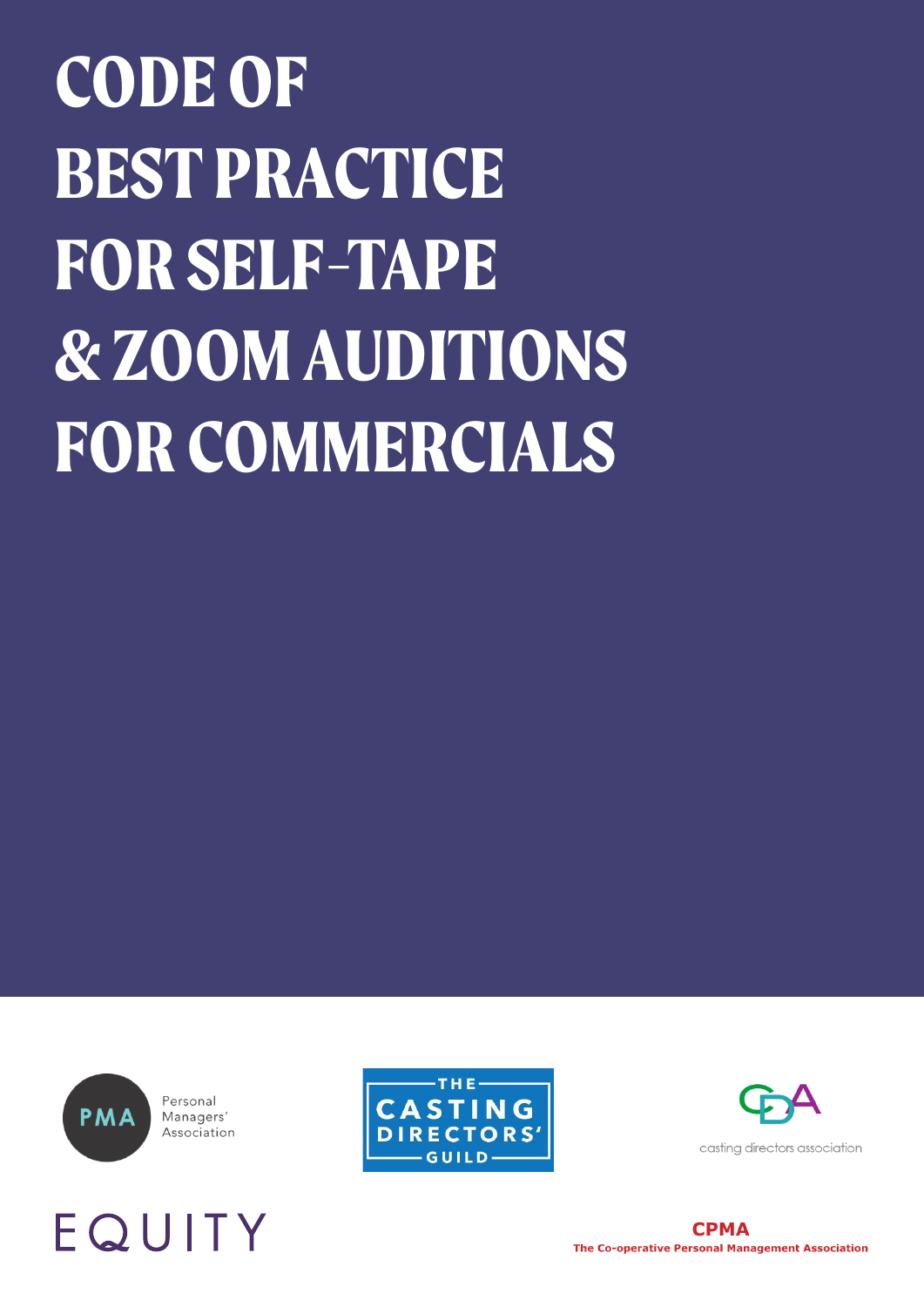## **Code of Best Practice for Self-Tape & Zoom Auditions for Commercials**

**This code of best practice for self-tape and Zoom auditions in Commercials has been agreed by Equity, the Personal Managers' Association, the Cooperative Personal Management Association, the Casting Directors' Guild and the Casting Directors' Association.**

**Preamble** – the CDA, CDG, CPMA, Equity and the PMA are unanimous in declaring that close cooperation and communication is essential in our industry between Equity, performers and their agents and the casting directors' community. For that purpose, these named parties have agreed the following as a guide to best practice in self-tape and Zoom auditions for Commercials.<sup>1</sup>

We understand that self-tape and Zoom auditions can present challenges to all parties involved in the process – performers, agents and casting directors. On a positive note, what has become apparent is how self-tapes and Zoom auditions have given opportunities to artists that may not have otherwise been seen for certain roles and to artists that might have difficulty attending physical auditions.

It is understood by all parties that these provisions will not always prove practical due to the fluid nature of our business. In circumstances where the recommendations set out are challenging to implement, the Casting Director involved is urged to make this clear to performers and their agents, and to keep the lines of communication open.

## **Best Practice**

For all parties involved it is hugely beneficial to provide relevant information to the artists when requesting a self-tape. We understand with NDAs (Non-disclosure agreements) and confidentiality on projects this can sometimes prove difficult, but a sense of tone, style of piece, period etc… is incredibly useful, or a more detailed creative vision – a couple of lines from the Director or Lead Creative where possible should be passed on.

In principle, it is agreed that simplicity is a key part of self-tape auditions. Performers should not be *required* to provide their own props or re-arrange their home as though it were a set. Any requests for such

arrangements should be minor or incidental and it is at the artist's discretion whether they choose to or are able to provide any such extras.

For an initial casting, performers can be asked to provide a basic package of information which could include e.g. headshot, short slate. Additional material can be requested at the recall stage; this should be reasonable, relevant to the role and not excessive.

When an artist is aware they will not be submitting a self-tape, they will inform their agent and their agent will inform the Casting Director immediately in order to give other artists the opportunity to tape and to manage expectations of directors/producers.

Casting directors will aim to give deadlines for selftapes to be completed and returned within a minimum of 2 days and within normal working days and hours i.e. to avoid bank holidays and weekends.

In circumstances where these provisions are not possible to comply with, it is up to all the parties to work together to find a possible compromise or agree to abandon the self-tape.

A reader<sup>2</sup> is often beneficial to a good self-tape but should not be an absolute requirement. If an actor is struggling with this, they should communicate with the agent and casting director and all endeavours will be made to assist. Actors are not expected to pay for readers for their self-tapes.

Casting directors will adhere to the clauses relating to *pencils* in the [Equity-IPA Agreed Document 2019](https://www.equity.org.uk/login/?returnurl=%2fmedia%2f6037%2fagreed-document-uk-tv-commercials.pdf)  [\(Section 5.8\).](https://www.equity.org.uk/login/?returnurl=%2fmedia%2f6037%2fagreed-document-uk-tv-commercials.pdf) All parties will use best endeavours to communicate speedily and effectively on *pencils*.

Casting Directors will always push their clients to pay the recall audition fee agreed by the IPA and Equity, whether the recall is to a live audition or one on Zoom.

Where a script needs to be translated from English into another language, unless it involves only a couple of lines, it is the Casting Director's responsibility to provide the performer being auditioned with such a translation.

The Casting Directors' Association and the Casting Directors' Guild reaffirm their commitment to Equity's Yes/No campaign and will urge their members to ensure that performers and agents are updated about

<sup>1</sup> References to Zoom will be deemed to apply also to auditions using Microsoft Teams or any other form of video conferencing.

References to self-tape auditions will include Zoom/Team auditions unless otherwise specified.

<sup>2</sup> This can be virtually, via a pre-recorded app, or in person (the reader does not need to be an actor).